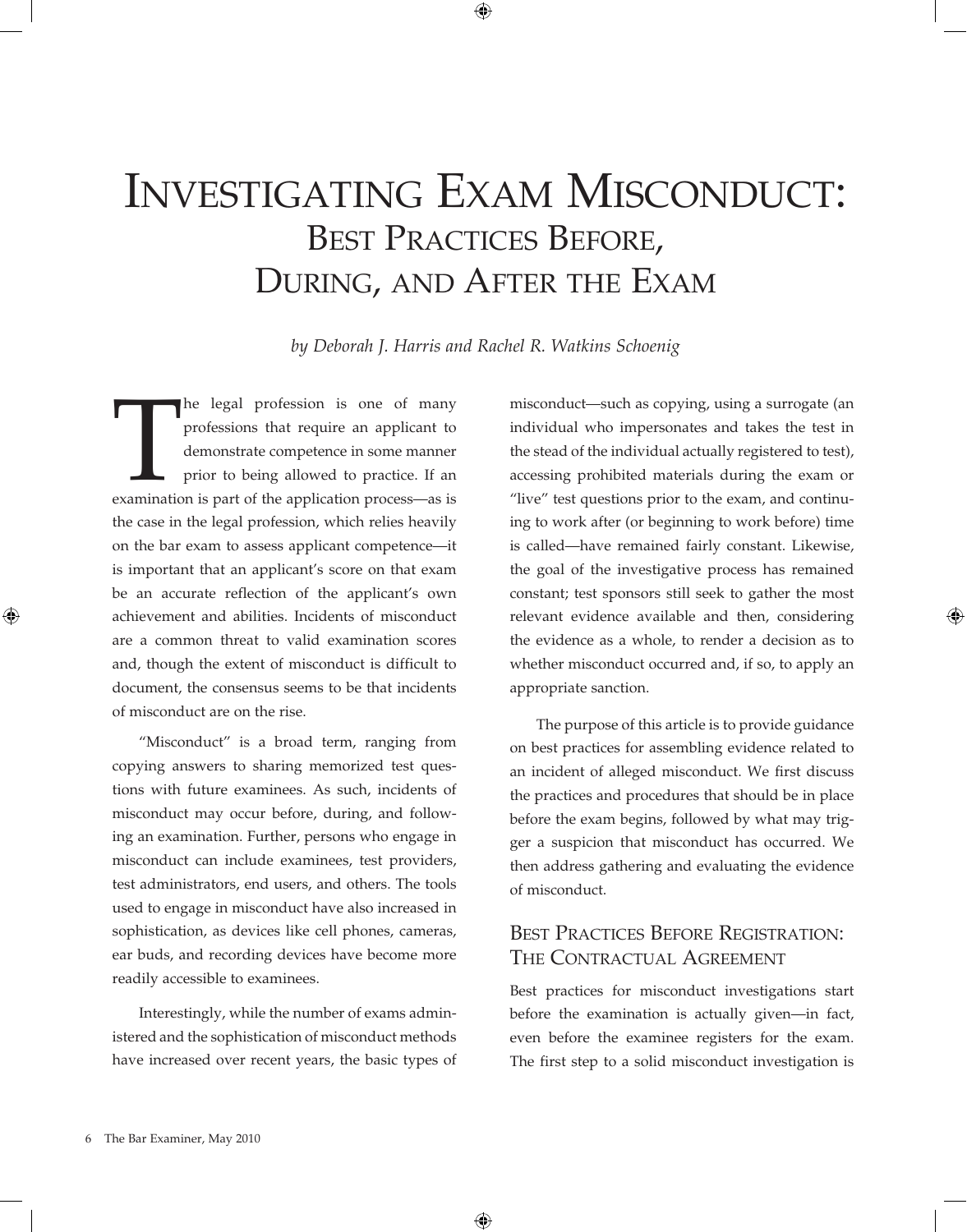a clear, well-thought-out contract that sets forth the following:

- what constitutes misconduct;
- what process will be followed if misconduct is suspected; and
- the right of the test sponsor to impose certain consequences if it concludes that the test scores are invalid for any reason, including a mis-

conduct determination.

# **Identifying What Constitutes Misconduct**

The contract between the test sponsor and the examinee should clearly identify what constitutes misconduct. For example, accessing notes, having possession of electronic devices, bringing drinks or food into the exam room, and using pencils or calculators that were not provided by the test sponsor may be defined as misconduct. Additionally, if the test sponsor desires that the examinees not reveal the content of the exam,

THE CONTRACT BETWEEN THE TEST sponsor and the examinee should clearly identify what constitutes misconduct. . . . Additionally, if the test sponsor desires that the examinees not reveal the content of the exam, a clear confidentiality provision should be included in the contract. It may also be appropriate to include hypothetical examples of violations in the registration materials, to help ensure that examinees understand the practical implications of the contractual language.

a clear confidentiality provision should be included in the contract. It may also be appropriate to include hypothetical examples of violations in the registration materials, to help ensure that examinees understand the practical implications of the contractual language.

#### **Defining the Misconduct Review Process**

The contract should also set forth the review process that will be followed in the event that the test sponsor suspects misconduct or concludes that, for whatever reasons, the test scores are not valid. The process should be easy for both the test sponsor and the examinee to understand and follow. Often the process includes an opportunity to take a privately arranged retest or to provide evidence to a professional board or a panelist within the test sponsor's organization. Many processes also contain an arbitration option for the examinee to use to appeal the

> conclusion of the professional board or panelist. If arbitration is offered as an option, the contract should specify the question for appeal.

# **Stating the Test Sponsor's Rights**

The contract should reserve the test sponsor's right to withhold or cancel scores in the event that the test sponsor deems the scores invalid for any reason. The contract should also set forth any consequence or range of consequences that may be imposed if misconduct is found, such as prohibiting future testing or communicating a score cancellation or a misconduct

determination to third parties. In addition, the contract should reserve the test sponsor's right to confiscate prohibited items, including but not limited to electronic devices such as cell phones, cameras, and pen scanners.

# Best Practices Before the **EXAMINATION**

Before the examination begins, several opportunities arise to gather relevant information that can be used during a subsequent misconduct investigation.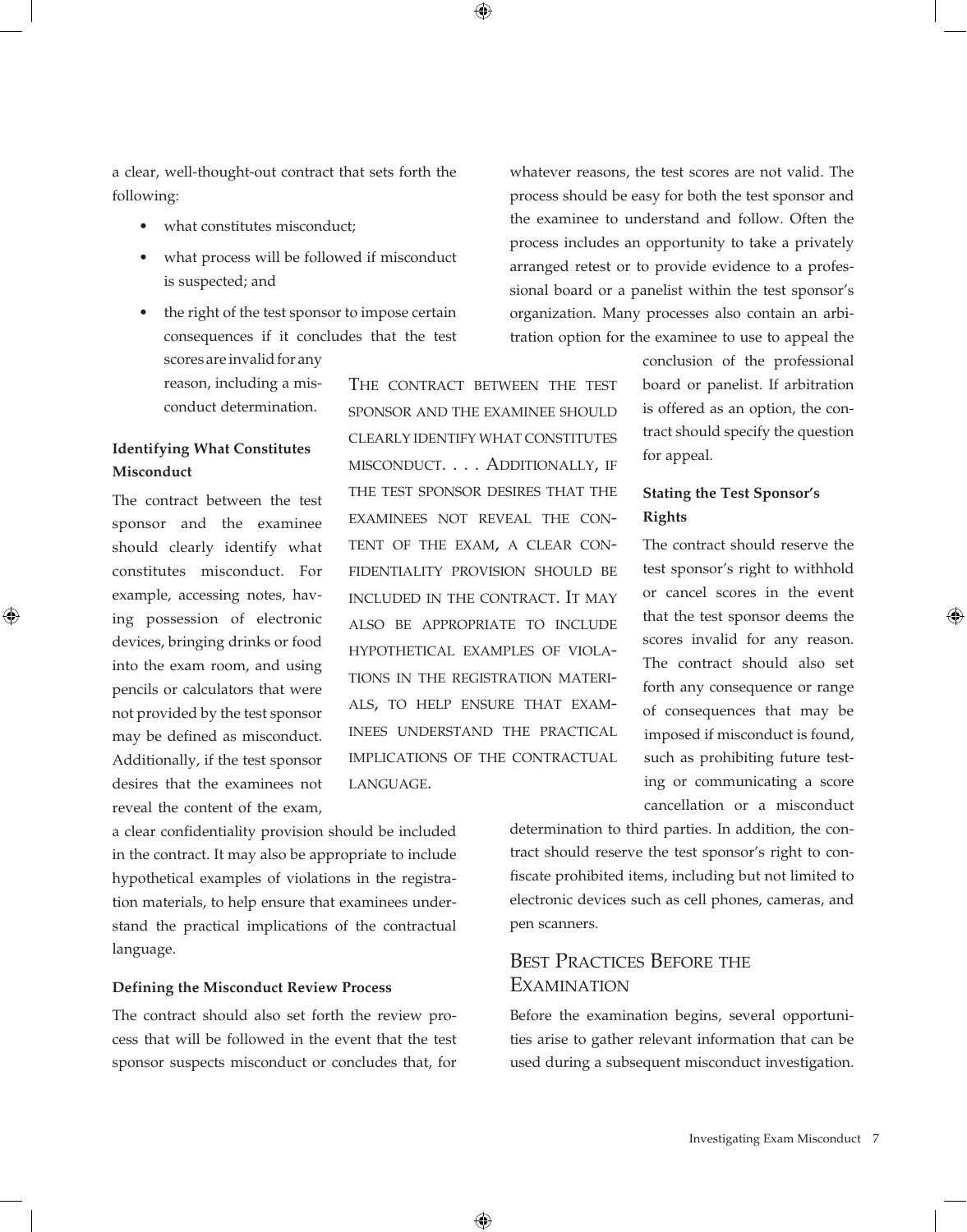In addition to providing evidence, many of these practices also serve to deter misconduct in the first place.

#### **Pre-Exam Procedures**

Test administration instructions and procedures provide important deterrents as well as important investigative evidence. For example, obtaining copies of government-issued photo identification and a photograph of the person actually presenting to test is helpful, as the photographs can be used later to determine if the registered examinee sent a surrogate to test. Similarly, obtaining fingerprints or palm vein scans of examinees during registration or prior to admission to the testing room can help determine if a surrogate has tested. Having an examinee sign an "honor contract" prior to beginning the exam reinforces the rules the examinee agreed to abide by, and also provides helpful handwriting samples that can be used to identify a surrogate.

#### **Conducting Web Searches**

Searching the Web for evidence of misconduct, by monitoring chat rooms or conducting web crawls, is also an advisable best practice prior to the examination. As chat rooms and social networking sites have increased in popularity, the incidents of examinees violating confidentiality rules and exposing copyrighted test content have also increased. Thus, web searches may reveal pretest item exposure, requests for items after testing, or even offers to act as a surrogate for the exam. This information can put the test sponsor on notice of the types of misconduct that may be attempted during the exam.

#### **Testing Room Procedures**

Prior to admitting examinees to the testing room, it is helpful to have a sign reminding examinees of prohibited items, such as cell phones, drinks, food, or notes, and to provide examinees a secure place to store such items if necessary. After examinees are seated and before testing begins, it is also helpful to provide examinees with verbal reminders of prohibited items and conduct. This not only deters misconduct but also makes it easier to dismiss an examinee or to invalidate scores if these items are later found in the testing room.

The presence of video monitoring equipment may also help deter misconduct and provide useful evidence during a subsequent misconduct investigation. The video equipment can provide evidence concerning the test event, including visual evidence of examinees accessing prohibited materials or sharing information with one another.

# WHAT INITIATES AN INVESTIGATION

Examinee conduct during testing may warrant immediate dismissal from testing or trigger a postexam investigation. During the exam, vigilant proctors may witness examinees colluding (i.e., copying answers, texting, or leaving notes in the restroom) or accessing prohibited notes and cheat sheets. Additionally, other examinees may call suspicious behavior to the proctor's attention or later report it to the test sponsor. Unusual behavior that does not rise to the level of immediate dismissal should be noted on an irregularity report that can be used later by the test sponsor to further evaluate scores. Having proctors document such unusual behavior is an advisable best practice during the examination.

#### **Suspicious Behavior**

Test proctors should observe examinees for signs of suspicious behavior. For example, a proctor should report an examinee who frequently asks to leave the room for breaks. Examinees who request to leave the exam room frequently may be accessing notes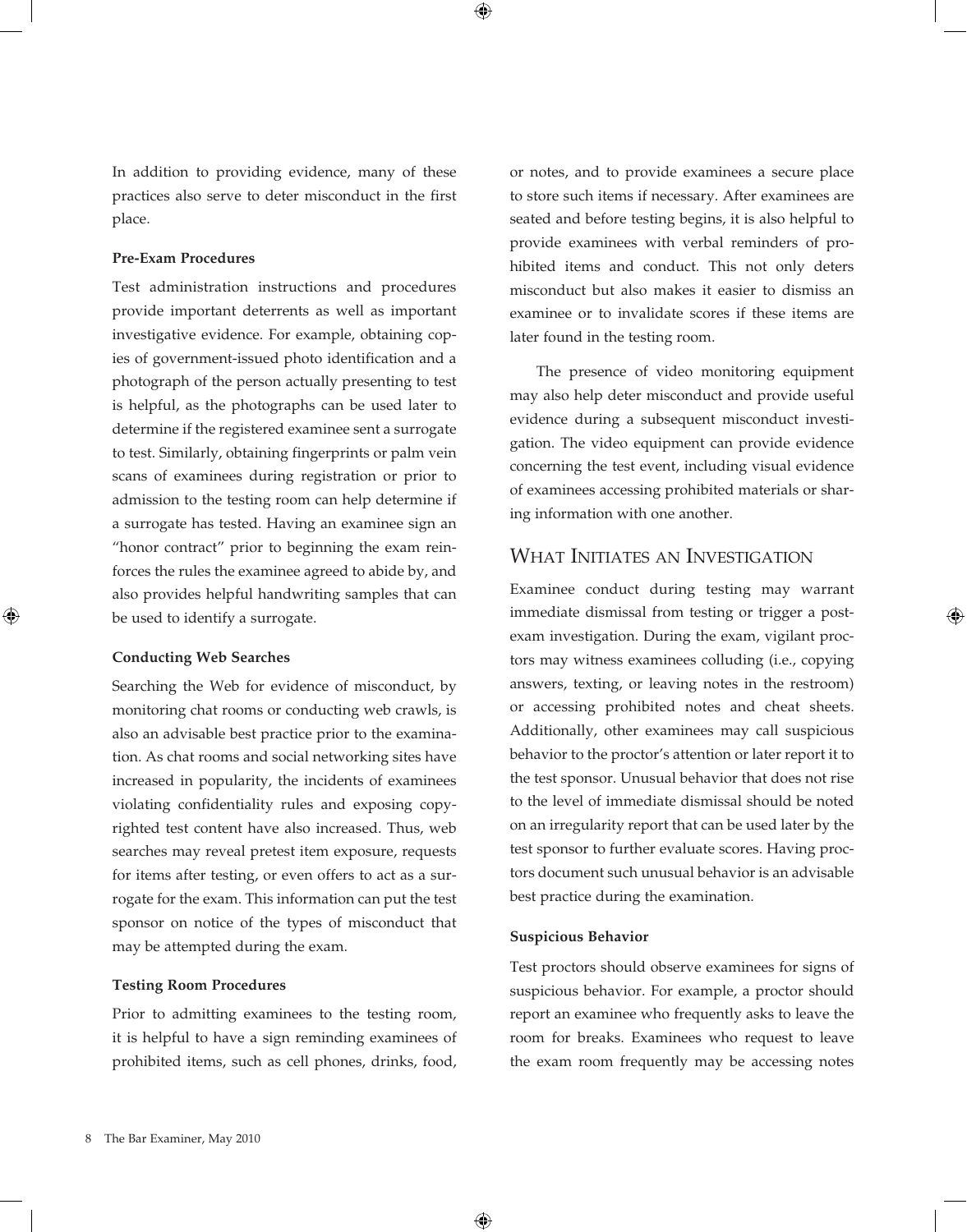planted in the hall or restroom prior to the exam, leaving notes for other examinees, or using cell phones to receive or provide exam assistance. In addition, an examinee could try to send in a surrogate following a break, so proctors should check identification upon reentry and make note of any examinee whose attitude or appearance seems to have changed. Similarly, a proctor should report an examinee who does not know his or her demographic information or who acts extremely nervous during check-in, as this may be indicative of a surrogate test taker.

The proctor should also report examinees who appear to finish extremely quickly or who appear to stay on the same page for an unusual amount of time. Examinees who appear to finish the test more quickly than would be expected may have had pretest exposure to items or may be using prohibited materials to help them Examinees may use signals such as pen or foot taps or coughing to indicate to others the answer to a question. By watching and listening for patterns of noises or gestures, a proctor can identify potential evidence of coordinated misconduct activity during the exam.

**The Discovery of Prohibited Devices or Materials** 

In some instances, it is possible that observing suspicious behavior will warrant more than simply documenting the behavior; it may be important for the administrator to further investigate to discover whether an examinee has possession of a prohibited item. For example, if an examinee's behavior indicates an attempt to access a prohibited electronic device or use a pen scanner, the device should be confiscated and returned to the test sponsor

> for investigation. Locating and confiscating prohibited electronic devices and any other prohibited materials during the exam should be handled discreetly and according to the test sponsor's instructions to avoid unnecessary disruption of other examinees.

# **Suspicious Interaction with Objects or Clothing**

complete the exam. On the other hand, examinees who appear to focus on only certain questions may be memorizing those questions with the intent to later sell the questions to future test takers.

Examinees who fidget, who feign stretching, or who appear to have roving eyes may be attempting to copy from other examinees. Assuming this activity is not so overt as to warrant immediate dismissal, the proctor should note it on an irregularity report. Examinees may use signals such as pen or foot taps or coughing to indicate to others the answer to a question. By watching and listening for patterns of noises or gestures, a proctor can identify potential evidence of coordinated misconduct activity during the exam.

While best practices suggest banning food and drink from the examination room, if they are allowed, examinees who have them should be observed to see if they are frequently looking at or rotating these items, as notes can easily be stored on labels or even written on items such as gum. Similarly, the proctor should be aware that other objects, such as rubber bands, erasers, and mechanical pencils, should be watched, as notes can be written on or hidden in them. If an object is found to contain notes, the object should be confiscated and returned to the test sponsor. If an examinee is found to have written notes on his or her body, the administrator should take a photograph of the writing or, alternatively, document what was written and where.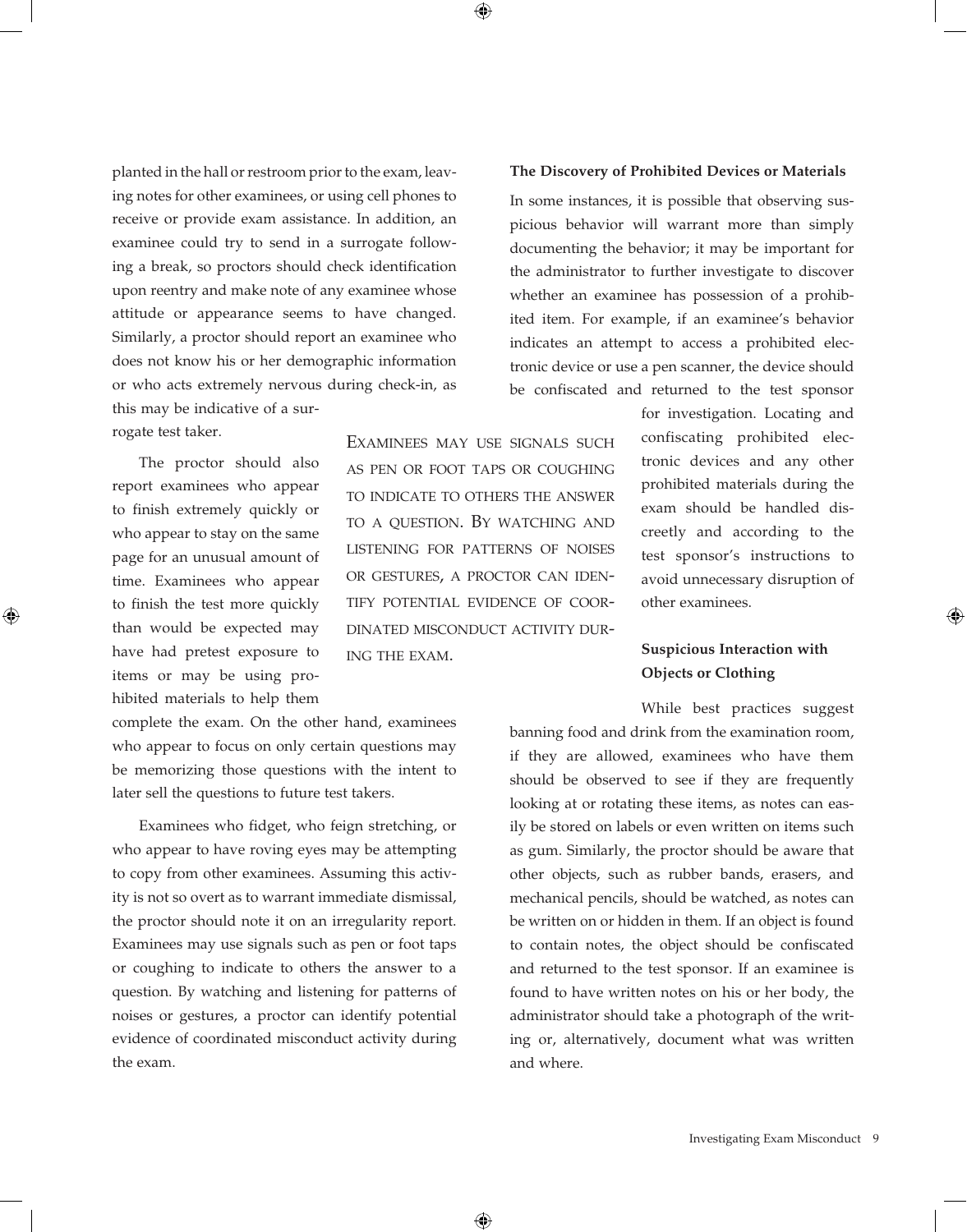If a proctor notices an examinee wearing unusually bulky clothing or head coverings or playing with his or her clothing, the proctor should report this activity. The examinee may be attempting to record test items or to access a cheat sheet. Rolling a sleeve up and down or tugging on an earring may signal use of prohibited materials such as notes or use of an electronic device like an ear bud. Proctors should be alert to an examinee who drags a pen or pencil over the exam, as this could be an

indication of a hidden scanner.

# **Conducting Routine Evaluations After the Exam**

Routine audits or analyses of test scores and other data, such as erasures, after the exam may also raise suspicions that warrant further investigation. The test score audit may indicate unusual erasures, test score changes, test center pass rates, or answer pattern similarities between examinees. Identifying

multiple examinees who registered and tested using the same address may trigger further investigation, as such information could indicate a ring of individuals attempting to steal (or harvest) test items. Further, information gleaned from third parties, by monitoring chat rooms, conducting web crawls, or receiving anonymous tips on a hotline established for reporting suspicious behavior, may also trigger post-exam score investigations.

# Gathering Relevant Evidence

Once something has occurred to raise concerns regarding a test score or test event, the test sponsor must determine whether a formal investigation

Because the test sponsor must invest resources in a formal investigation and perhaps in defending any sanctions applied at the conclusion of the investigation, both the nature of the misconduct and the ability to collect and review relevant evidence are important factors in determining whether to pursue a formal investigation.

and notice to the examinee are warranted. Because the test sponsor must invest resources in a formal investigation and perhaps in defending any sanctions applied at the conclusion of the investigation, both the nature of the misconduct and the ability to collect and review relevant evidence are important factors in determining whether to pursue a formal investigation. Therefore, before opening a formal investigation, the test sponsor often gath-

> ers readily available relevant evidence concerning the test taker and the test event—both in support of and in contradiction to the misconduct allegation with the goal of collecting as much information as practical to inform its decision whether to launch a formal investigation.

> Evidence collected may include observational, physical, biometric, and statistical evidence. Information relevant for one type of misconduct may not be particularly informative for

another. For example, a seating chart may be quite helpful in a suspected copying situation but less helpful in a situation where advance knowledge of test items is suspected. The type of information compiled will depend on the information gathered before, during, and after testing.

#### **Observational Evidence**

As mentioned in the discussion of possible investigation triggers, proctors can provide valuable observational evidence concerning potential misconduct. Firsthand accounts of suspicious behavior can be extremely helpful, especially if corroborated by a second observer, such as another proctor.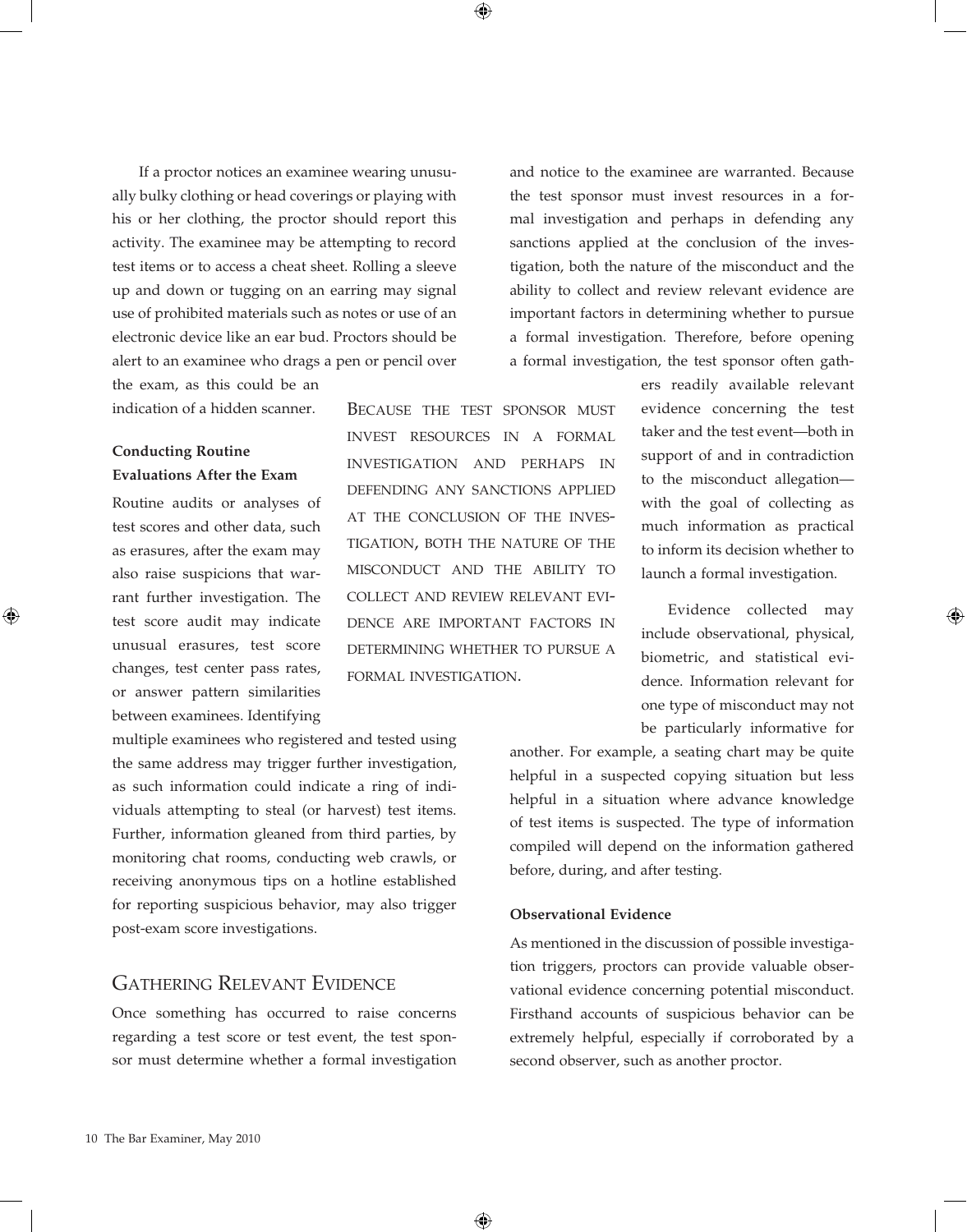#### **Physical Evidence**

Physical evidence may be obtained from the test materials themselves, by comparing calculations, writing, or answers circled in the test booklet with responses or erasures on the answer sheet. Room rosters and seating diagrams can provide helpful information for a variety of purposes, such as establishing the proximity of suspected colluders to each other or determining if an obstruction may have limited a proctor's ability to observe the room. Limited visibility may explain how an examinee could have engaged in misconduct during testing, such as use of a cell phone, and avoided detection.

#### **Biometric Evidence**

Biometric evidence, such as examinees' fingerprints, palm vein scans, and retina scans, can provide evidence of surrogate testing. Handwriting samples and photographs can also provide helpful surrogate testing evidence. The reference sample may be collected before testing as part of the registration process or after testing as part of an investigation. An inability to match fingerprints, palm vein scans, or even handwriting samples provides strong evidence that a surrogate may have tested.

#### **Statistical Evidence**

Statistical evidence can help a test sponsor determine the likelihood that an observed result would have occurred by chance, the assumption being that unlikely events may provide more support for a finding of misconduct than likely events. As with the other types of evidence, test sponsors typically consider statistical evidence as part of the overall evidentiary picture and do not rely solely on statistical evidence to reach a conclusion that misconduct has occurred. Statistical evidence, however, often provides useful indicators of aberrant scores or scoring patterns that require further investigation.

Statistics gathered as evidence may include significant changes in scores from one test administration to another for examinees who retest. Additionally, statistics may show the relationship between the suspect test score and a predicted score based on other variables, such as grade point average. A comparison of the correct and incorrect responses of possible colluders is frequently performed in alleged copying cases.

Because it may be difficult to know what constitutes an unusual degree of similarity in the abstract, benchmark statistics are often used, such as the distribution of changes in test scores across all examinees. Similarly, the responses of a suspected collusion pair may be benchmarked across pairs of examinees unlikely to have colluded with each other, such as those who tested in different locations. The better the comparison data and the more discrepant the suspect data is with the comparison data, the more compelling the support for the alleged misconduct incident having taken place.

Unusual scoring patterns, such as a suspect answering hard items correctly and easy items incorrectly, may also be collected as evidence. The more extreme the statistical evidence for the suspect compared to other examinees who are not suspected of engaging in misconduct, the more compelling the evidence is in support of an irregularity. Of course, unlikely events do occur by chance, and many test sponsors require other evidence in addition to one type of statistical evidence before proceeding with a formal investigation. Multiple pieces of statistical evidence, however, such as an unusually large score gain, unusual answer patterns, and unusual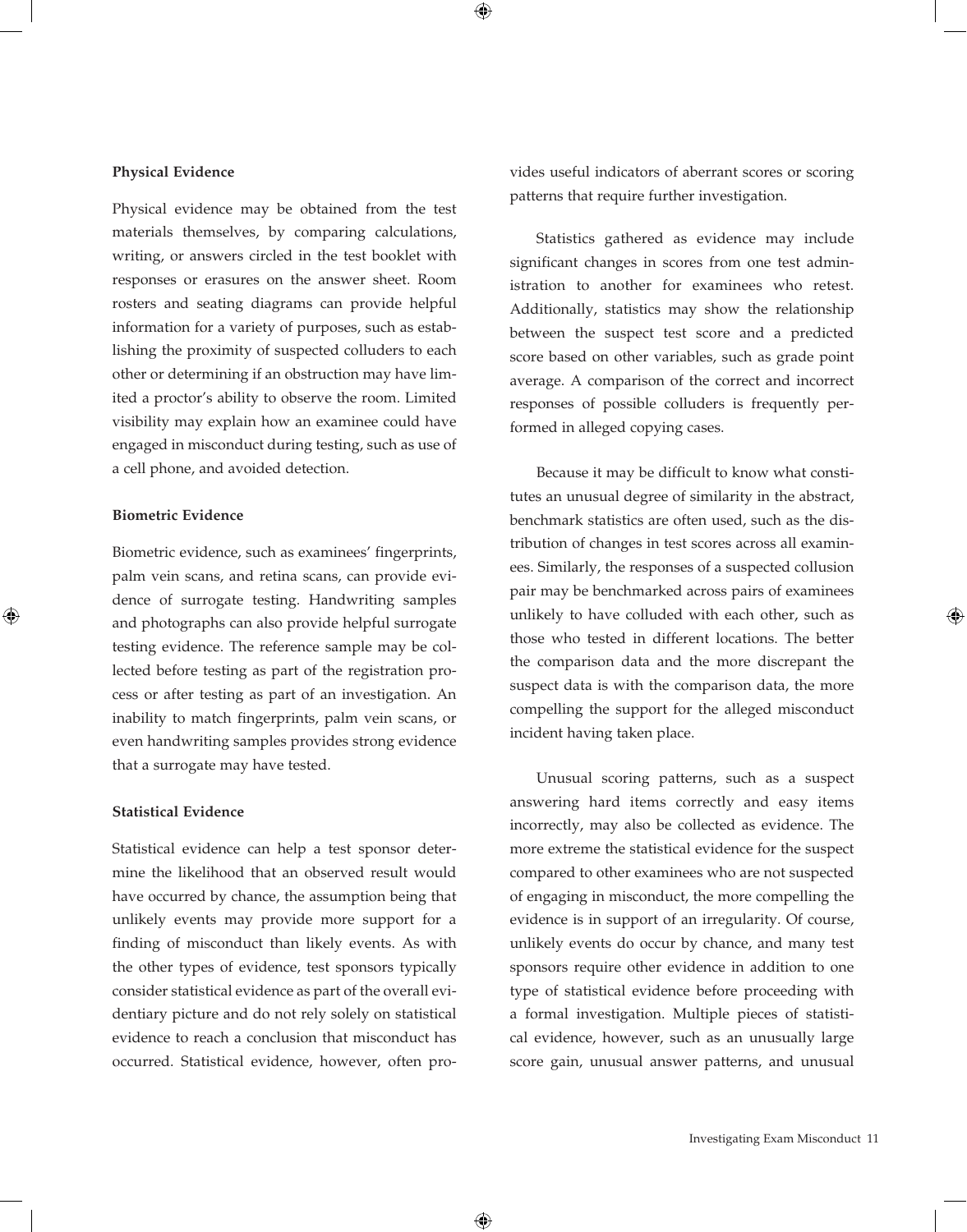similarities with the responses of an examinee seated nearby, can be strongly persuasive.

# Evaluating the Evidence

Assuming the test sponsor determines that there is sufficient evidence to warrant a formal investigation, the agreed-upon procedures set forth in the contract between the test sponsor and the examinee must be followed. Typically, some step in the investiga-

tion process requires notification of the examinee suspected of engaging in misconduct and may provide the examinee an opportunity to offer evidence supporting the validity of the test score. For example, the examinee may be required to take a privately arranged retest and replicate the questioned score or may be allowed to submit other information supporting his or her ability to achieve the suspect score.

may mean that the examinee accidentally skipped an answer early in the test and the erasures were necessary to "get back on track" on the answer sheet. Alternatively, of course, those erasures may reflect an examinee's decision to change answers and copy from a fellow examinee.

An unusual number of erasures

#### **Examinee-Provided Evidence**

The type of information submitted by examinees suspected of engaging in misconduct varies. Depending on the allegation, a suspect may submit school performance information (such as courses and grade point average), character evidence, or medical information that helps explain an improvement in scores or other discrepancies (for example, detailing the medication used by the examinee that helped him or her better focus on the exam, or detailing an injury that might explain differences in handwriting).

The manner in which the examinee submits this evidence is usually determined by the contractual agreement between the examinee and the test sponsor, including whether the information is to be submitted in writing, what information is relevant, and what information the examinee may receive regarding the test sponsor's concerns.

#### **Viewing the Evidence in Its Entirety**

Once the examinee's evidence has been gathered, the test sponsor reviews all of the evidence compiled both from the test sponsor's investigation and that

> submitted by the examinee and evaluates the evidence as a whole. With the exception of extremely overt activity that typically results in immediate dismissal from the exam, no one piece of evidence is typically sufficient to conclusively establish misconduct.

> For example, the test sponsor may evaluate an examinee's erasure patterns. An unusual number of erasures may mean

that the examinee accidentally skipped an answer early in the test and the erasures were necessary to "get back on track" on the answer sheet. Alternatively, of course, those erasures may reflect an examinee's decision to change answers and copy from a fellow examinee. The erasure evidence taken in conjunction with extreme similarities in responses to another examinee's answer sheet, a lack of evidence of independent work, and proctor observations that the examinee seemed to be looking at the other examinee's answer sheet may warrant a conclusion that the test scores are not valid due to copying.

#### **Evaluating the Quality of the Evidence**

At this point, the quality of the evidence is also taken into account. For example, a letter from a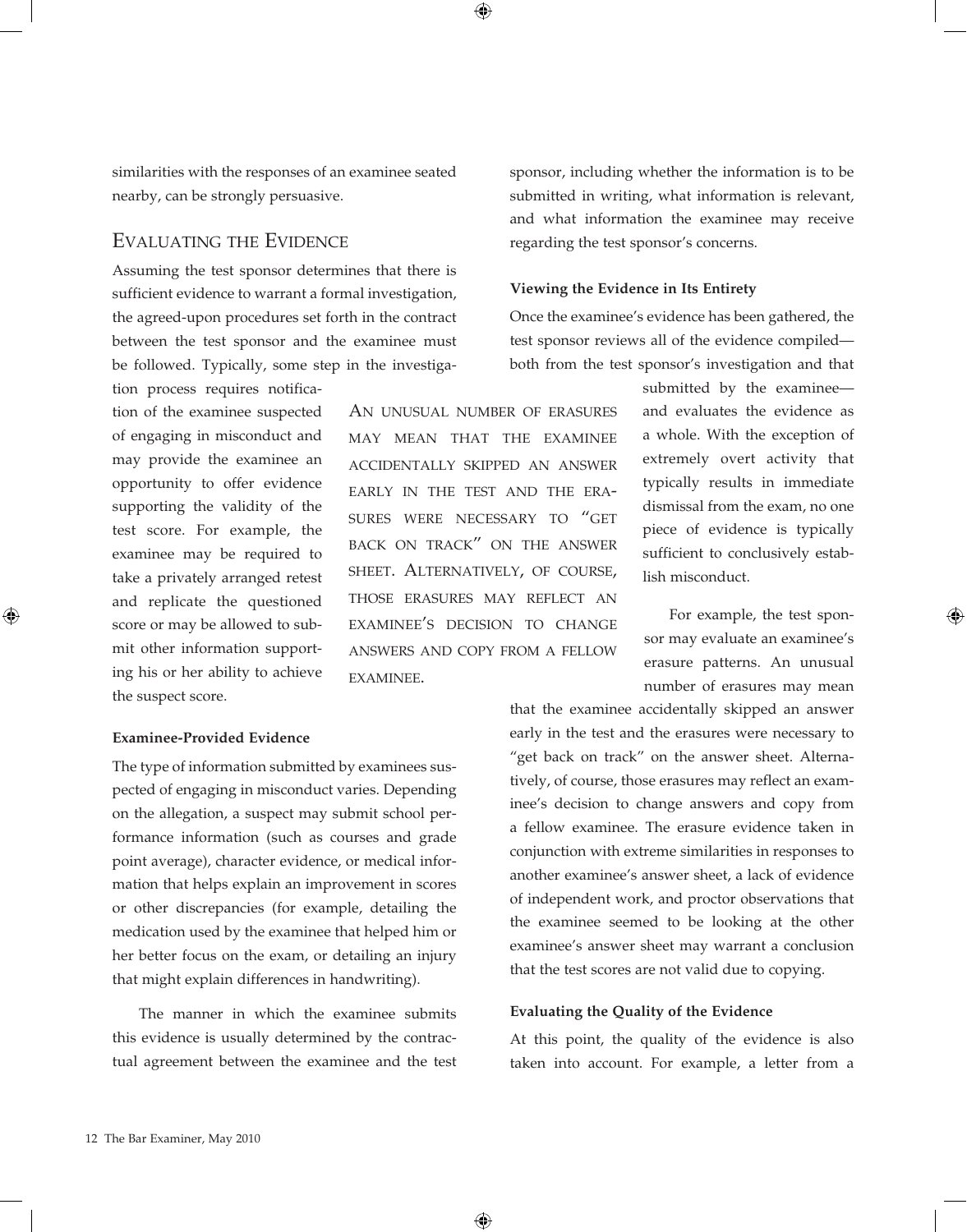student telling the test sponsor that he received all A's in law school is not as compelling as seeing the grades on an official transcript. Further, whether information submitted by an examinee is persuasive will depend on the unique circumstances of the incident. For example, evidence that over the last six months the suspected examinee took additional coursework may be persuasive in explaining an unusual score increase, but not persuasive if similarity statistics, erasure analyses, and proximity to an alleged source seem to indicate copying.

#### **Presenting the Evidence**

If a suspect admits to misconduct, the consequences set forth in the agreement between the test sponsor and the examinee should be followed. If the suspect does not admit to misconduct, then the test sponsor must decide whether the evidence is strong enough to pursue sanctions and, if so, how best to present the evidence. Depending on the agreement between the examinee and the test sponsor, the evidence collected in the investigation may be presented to an internal reviewer, a review board, or an arbitrator for a decision. Regardless of the reviewer, the evidence should be considered as a whole before a decision is rendered.

To facilitate interpretation and decision making, evidence should be presented clearly and concisely. For example, statistical evidence should not rely on specialized statistical language, and care should be taken to avoid common misinterpretations. The chance of two examinees having the same response to a multiple-choice item with four possible responses should be considered in the context of how popular the particular response was for examinees in general; if 98% of the examinees chose the same response, most examinee pairs, even those not in a collusion relationship, would show answer agreement for that item.

In presenting the evidence—whether to the examinee or to the reviewer—pictorial depictions are sometimes more readily interpreted than text. For example, a graph with an "X" for a particular examinee pair and dots for pairs of examinees at large may make it easier to interpret how extreme the differences were between a suspect pair and nonsuspect pairs.

#### **Reaching and Documenting the Decision**

There is no threshold for how much evidence, or what type of evidence, will be persuasive. As mentioned earlier, some evidence is more relevant for particular incidents of alleged misconduct than others. Regardless of the type of evidence, the preponderance and consistency of evidence is often strongly persuasive.

Even if it is determined that misconduct has occurred, other factors may weigh into the test sponsor's decision to apply sanctions. Many factors become a part of the test sponsor's decision-making process, such as

- the overall persuasiveness of the evidence;
- the ability to clearly present the evidence;
- the cost of applying sanctions and defending the decision (including time and negative publicity); and
- the cost of not applying sanctions (including reputational damage and tacit encouragement for others to engage in misconduct).

Finally, the test sponsor must strive to show that the agreed-upon review process was followed in good faith. Thus, the test sponsor should maintain a file that reflects the evidence in the investigation and communications to and from the examinee. Further, the file should reflect the steps taken by the test